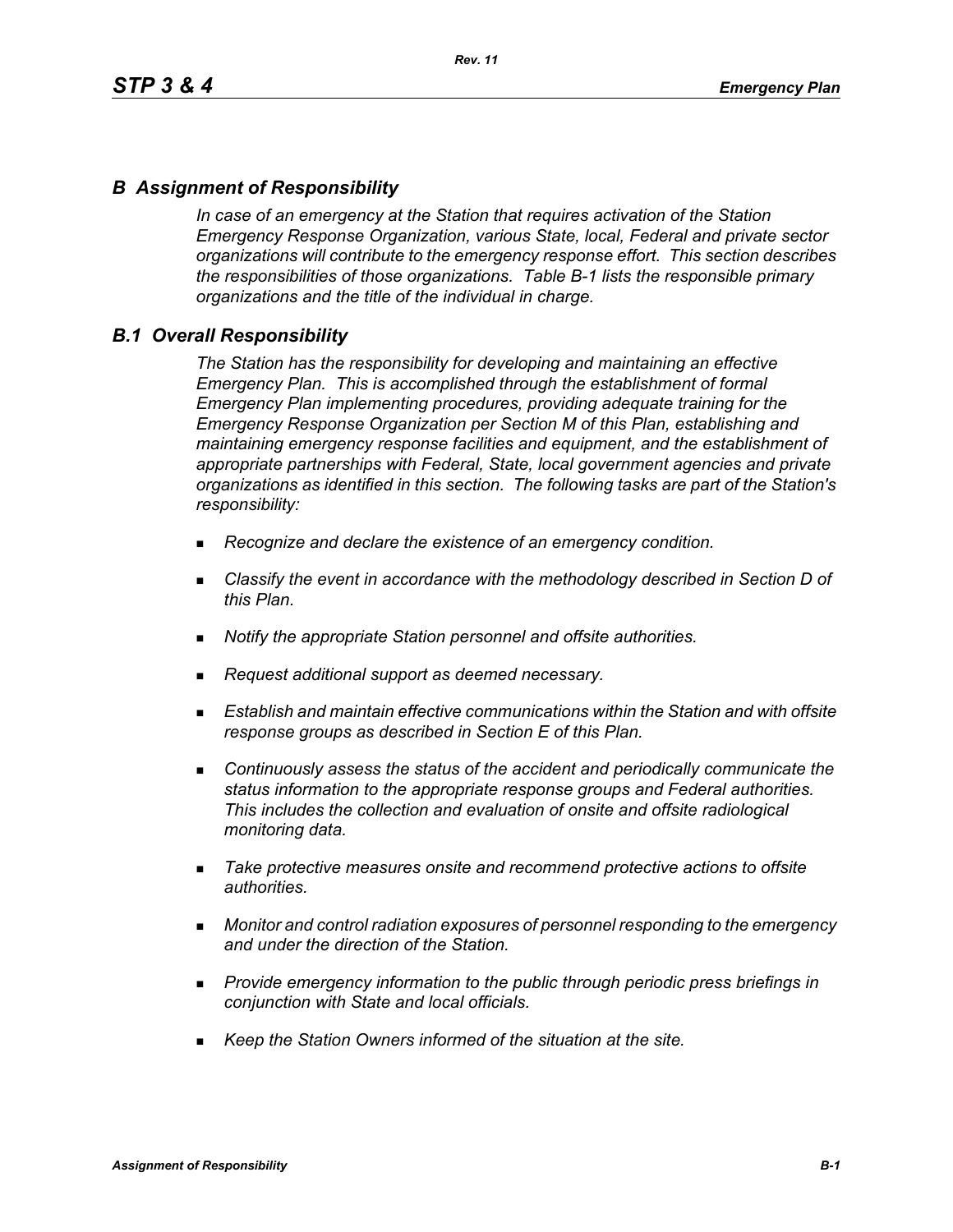# *B.2 State of Texas Responsibility*

*State of Texas has developed a Radiological Emergency Management Plan as an integral part of the State of Texas Emergency Management Plan. The State of Texas Emergency Management Plan outlines the State organization for emergency activities. The Governor's Division of Emergency Management (DEM) is tasked with administering a program of Comprehensive Emergency Management. Designed to reduce the vulnerability of the citizens and communities of this State to damage, injury, and to loss of life and property by providing a system for the mitigation of, preparedness for, response to and recovery from natural or man-made disasters including fixed nuclear facilities. Established in the Office of the Governor by the Texas Disaster Act of 1975 (Government Code, Chapter 418) and direction of the Director of the Texas Office of Homeland Security (OHS). Office of Homeland Security Director appoints the State Coordinator to manage State Governor's Division of Emergency Management on a daily basis, and the Coordinator reports to the Director of the Office of Homeland Security. The Texas Disaster Act of 1975, as amended, authorizes the creation of local organizations for emergency management, provides the Governor and executive heads of governing bodies of the State certain emergency powers, and provides the rendering of mutual aid among the political subdivisions of the State, with other states, and with the Federal Government. The Chairperson of the Texas Emergency Management Council is responsible for establishing an emergency organization capable of operation over a protracted period. The duties and responsibilities of the principal and support agencies of the State of Texas are summarized below. A detailed discussion of the State's response is contained in the Texas Emergency Management Plan.*

# *B.2.1 Department of State Health Services (DSHS)*

*The Department of State Health Services, is the Lead State agency responsible for responding to all peacetime radiological emergencies throughout Texas. Under the procedure established by the Texas Emergency Management Plan and as reaffirmed in a Letter of Agreement, the Department of State Health Services responds to all types of radiological emergencies throughout the State. The Governor's Division of Emergency Management, upon notification by the Station of a Site Area Emergency or General Emergency, will notify key member agencies of the Emergency Management Council. The State Operations Center (SOC) is operational 24 hours a day, seven days a week. During radiological emergencies, the Department of State Health Services will be the Lead State agency for the assessment of radiological impact and damage to the environment. Once notified of a Site Area Emergency or General Emergency (or an Alert or Unusual Event which is likely to involve an offsite release), the Department of State Health Services will establish a communication link (telephone) from their office in Austin, Texas with Station dose assessment personnel. The Department of State Health Services estimates that it will take about one hour to activate their office after notification. The Department of State Health Services is able to make dose projections in their Austin, Texas office from data provided by the Station. If the situation warrants, the Department of State Health Services will dispatch Radiological Emergency Response Teams to the Station. The Department of State Health Services has estimated the onsite response time to emergencies at the Station*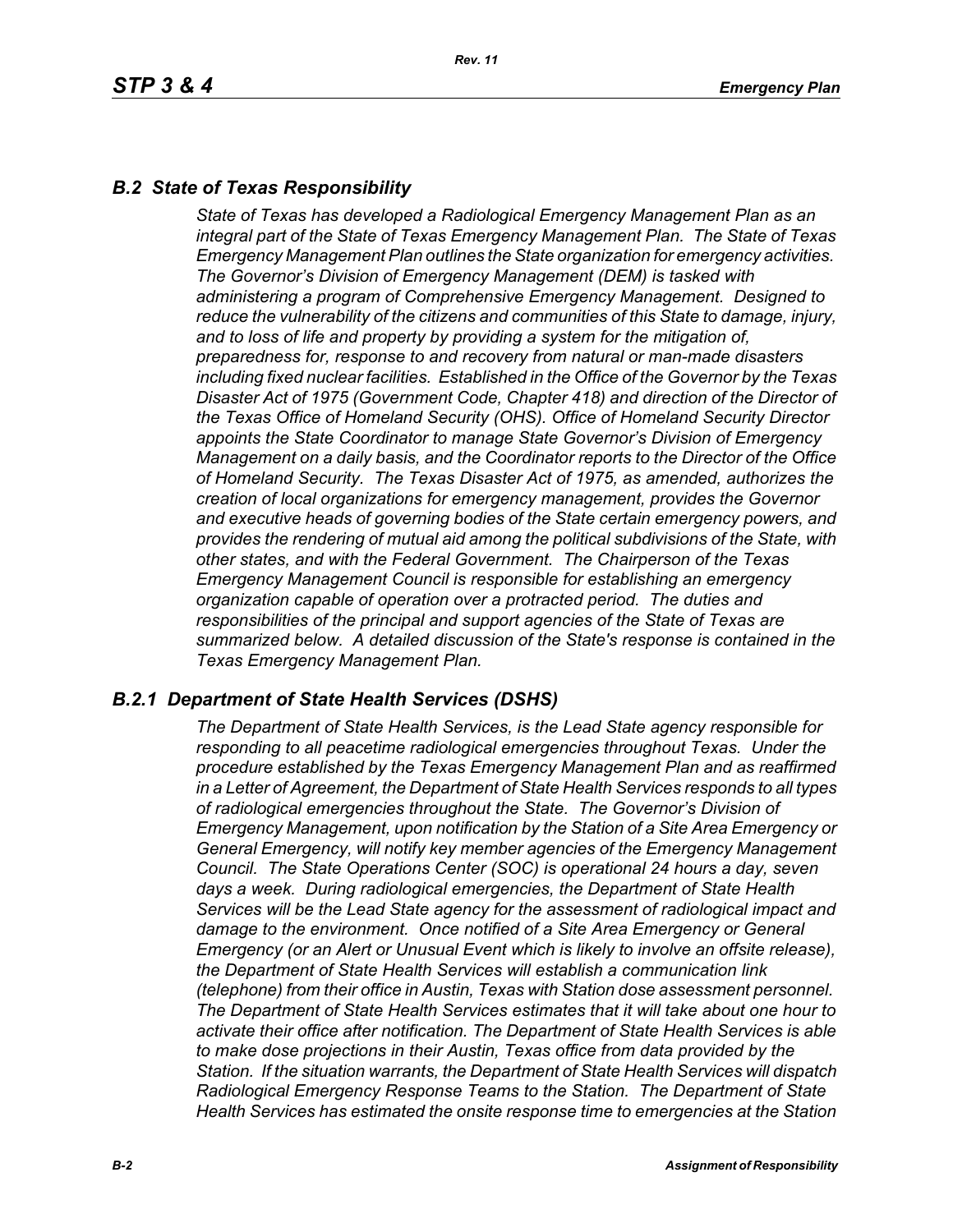*to be approximately 4 hours, and the full Emergency Response Team response time to field locations around the Station to be approximately 8 hours.*

### *B.2.2 Governor's Division of Emergency Management*

*The Governor's Division of Emergency Management has broad legal authority, in case of a radiological emergency, to take actions deemed necessary to protect the health and safety of Texas citizens. This authority includes, but is not limited to, control of public and private transportation corridors, and utilization of all public facilities in support of efforts to protect life and property. The Governor's Division of Emergency Management manages the State Operations Center (SOC), which is located at the Department of Public Safety Headquarters in Austin, Texas. The Department of Public Safety Sub District Office (Pierce, Texas), located approximately 45 miles from the Station, is the headquarters of the Disaster District serving the area around the Station.*

*The Texas Department of Public Safety provides the State with law enforcement services in emergency conditions. This includes but is not limited to disaster reconnaissance, emergency traffic control, and execution of evacuation control. These activities are conducted in support of local government, in accordance with the State of Texas basic Emergency Management Plan, and Annex E, Evacuation, and Annex G, Law Enforcement. The Department of Public Safety Commanding Officer in Sub-District 2C Pierce, Texas serves as Chairperson of the Disaster District Committee. The Department of Public Safety provides statewide communications service for direction of disaster operations. Requests for assistance from the County Emergency Operations Center are forwarded to the Disaster District Sub 2C in Pierce. Requests that exceed the District's ability to respond will be forwarded to the State Operations Center (SOC) in Austin.* 

*Response time for Department of Public Safety personnel from the Disaster District Office in Pierce to the Station is approximately 2 hours.*

#### *B.3 Matagorda County Responsibility*

*Matagorda County, Texas, has developed an Emergency Management Plan to provide for emergency operations within Matagorda County, Texas, including Bay City, Palacios, and the unincorporated towns within the County proper. The Matagorda County and city governments are responsible to their respective citizens to do everything possible to save lives, minimize damage, alleviate suffering and to help restore and rehabilitate property and society in the event of a natural disaster, manmade incident, or national emergency, including nuclear attack or threat thereof. Existing forms of local government are utilized in the formulation and implementation of this Plan. The organization and operational concepts set forth in this Plan are promulgated under the Texas Disaster Act of 1975, as amended, the Matagorda County Commissioner Court order of 1983 (reissued 1994), and other laws and ordinances detailed in the Matagorda County Emergency Management Plan. The Matagorda County Emergency Management Plan is a stand-alone document that supports the State of Texas Emergency Management Plan and the Station Emergency Plan. Under the Matagorda County Emergency Management Plan, the County Judge, the Commissioners and Mayors, as chief elected officials are responsible for all*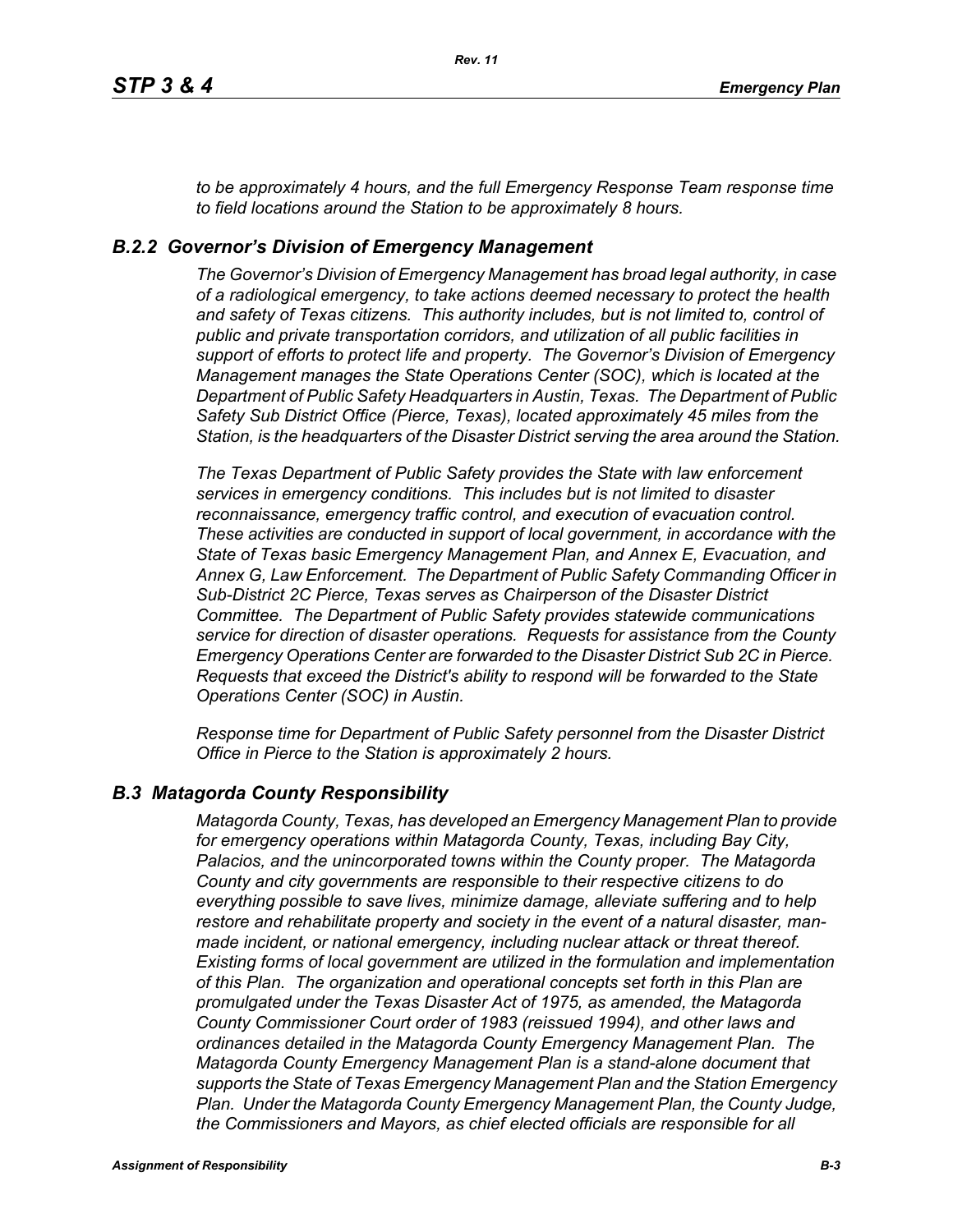*emergency measures within their respective jurisdictions, including recommending shelter and or evacuation of members of the public.* 

*Existing agencies of government in Matagorda County, Bay City, and Palacios will perform emergency activities related to those performed in normal operations. The basic functions of County/City officials are to coordinate activities for efficiency and effectiveness and to assure that any skills not normally available in existing County/City governments are obtained from other resources. The County is the lead governmental entity in an emergency. Should the need arise for State assistance, the County Emergency Management Director has the authority to request assistance from State Disaster District Sub 2C in Pierce, Texas. This responsibility is assigned to the County Emergency Management Director and is not a delegable authority. The Emergency Management Coordinator is appointed by the County Judge. The primary responsibility of the Emergency Management Coordinator is to coordinate emergency response within the county and serve as communications liaison with the Governor's Division of Emergency Management and the Disaster District Committee for day-today operations and through the Disaster District during emergencies. A detailed assignment of emergency response actions and responsibilities are defined in the Matagorda County Emergency Management Plan. Figure B-1 indicates the interface of State of Texas and local and civil authorities' Emergency Management Organizations.*

#### *B.4 Other Local, State, and Federal Agencies*

*Additional local, State, and Federal agencies and departments and their responsibilities that provide outside support to the Station in the event of a declared emergency are:*

# *B.4.1 Bay City Police Department*

*The Bay City Police Department, by Letter of Agreement, will provide law enforcement support to the Station to assist in traffic control, personnel evacuation, or other response requiring law enforcement as needed during an emergency or drill/exercise situation. The Bay City Police Department will be under the control and coordination of the Matagorda County Sheriff's Office. Bay City Police Department and the Matagorda County Sheriff's Office personnel are headquartered approximately 17 road miles northeast of the Station and can respond to the Station in approximately one hour. This service is available 24 hours per day.*

# *B.4.2 City of Palacios Police Department*

*The City of Palacios Police Department, by Letter of Agreement, will provide law enforcement support to the Station to assist in traffic control, personnel evacuation, or other response requiring law enforcement as needed during an emergency or drill/exercise situation. The City of Palacios Police Department will be under the direction and control of the Matagorda County Sheriff's Office. The City of Palacios Police Department is headquartered approximately 18 road miles southwest of the Station and can respond to the Station in approximately thirty minutes. This service is available 24 hours per day.*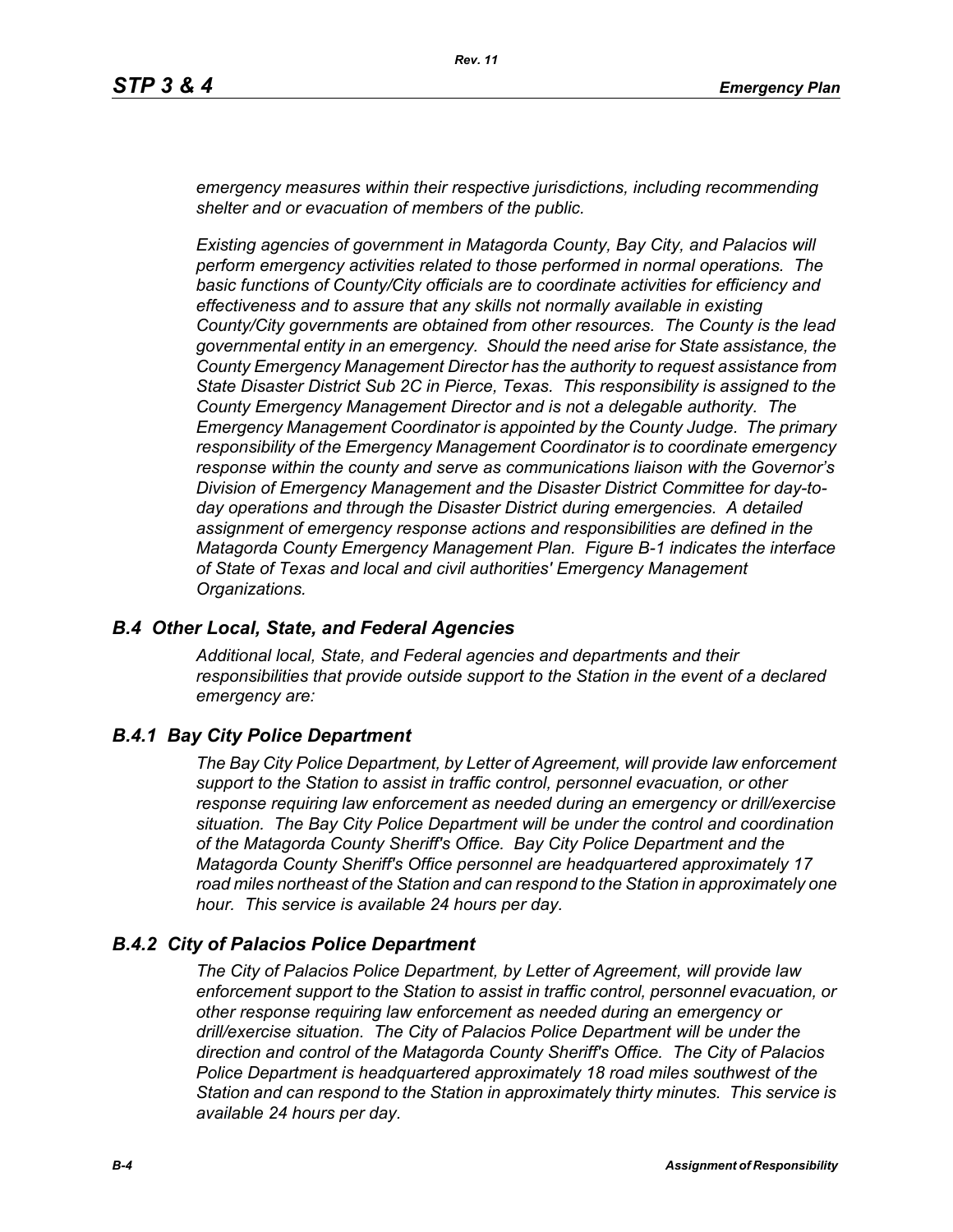# *B.4.3 City of Palacios Volunteer Fire Department*

*The City of Palacios Volunteer Fire Department, by Letter of Agreement, will provide fire-fighting support, and rescue services to the Station in case of an emergency or drill/exercise situation at the Station. The City of Palacios Volunteer Fire Department is located approximately 18 road miles from the Station and has a response time of thirty minutes when responding to requests for assistance from the Station. This service is available 24 hours per day.*

### *B.4.4 The Bay City Volunteer Fire Department*

*The Bay City Volunteer Fire Department, by Letter of Agreement, will provide fire fighting support services to the Station in case of an emergency or drill/exercise situation at the Station. The Bay City Volunteer Fire Department is located approximately 17 road miles from the Station and can respond to emergencies at the Station in approximately one-hour. This service is available 24 hours per day.*

### *B.4.5 The Matagorda County Hospital District*

*The Matagorda County Hospital District, by Letter of Agreement, will provide medical care for both conventional and radiological injuries that occur in emergency or drill/exercise situations at the Station. The Matagorda County Hospital District provides services via two hospitals in the district, Matagorda General Hospital, located approximately 21 road miles from the Station in Bay City, and Palacios Community Medical Center located approximately 16 road miles from the Station in Palacios. The Matagorda General Hospital maintains a fully staffed Emergency Room that is equipped with a decontamination facility within the emergency room area to handle emergencies arising at the Station. Matagorda General Hospital in Bay City shall serve as the primary response organization with secondary support provided by Palacios Community Medical Center. These services and facilities are available 24 hours per day.*

#### *B.4.6 Emergency Alert System Stations*

- *Emergency Alert System Station KMKS FM, 102.5 Radio, by Letter of Agreement, shall serve as the primary Matagorda County Emergency Alert System Station serving the Station by having the capability of providing 24 hour per day Emergency Alert Service, including activation of the alert radios.*
- *Emergency Alert System Station KZRC FM, 92.5 Radio, by Letter of Agreement shall serve as the alternate Matagorda County Emergency Alert System Station.*

#### *B.4.7 Matagorda County Sheriff's Office*

*The Matagorda County Sheriff's Office by letter of agreement will assist the Station in responding to an emergency. The Emergency Management Plan for Matagorda County identifies the responsibilities for the Sheriff's Office as law enforcement, evacuation/traffic control, communications, warning/notifications and maintenance of the Matagorda County Emergency Operations Center. The Matagorda County Sheriff's Office will respond to requests to provide assistance during emergency or drill/exercise situations that develop at the Station. The Matagorda County Sheriff's*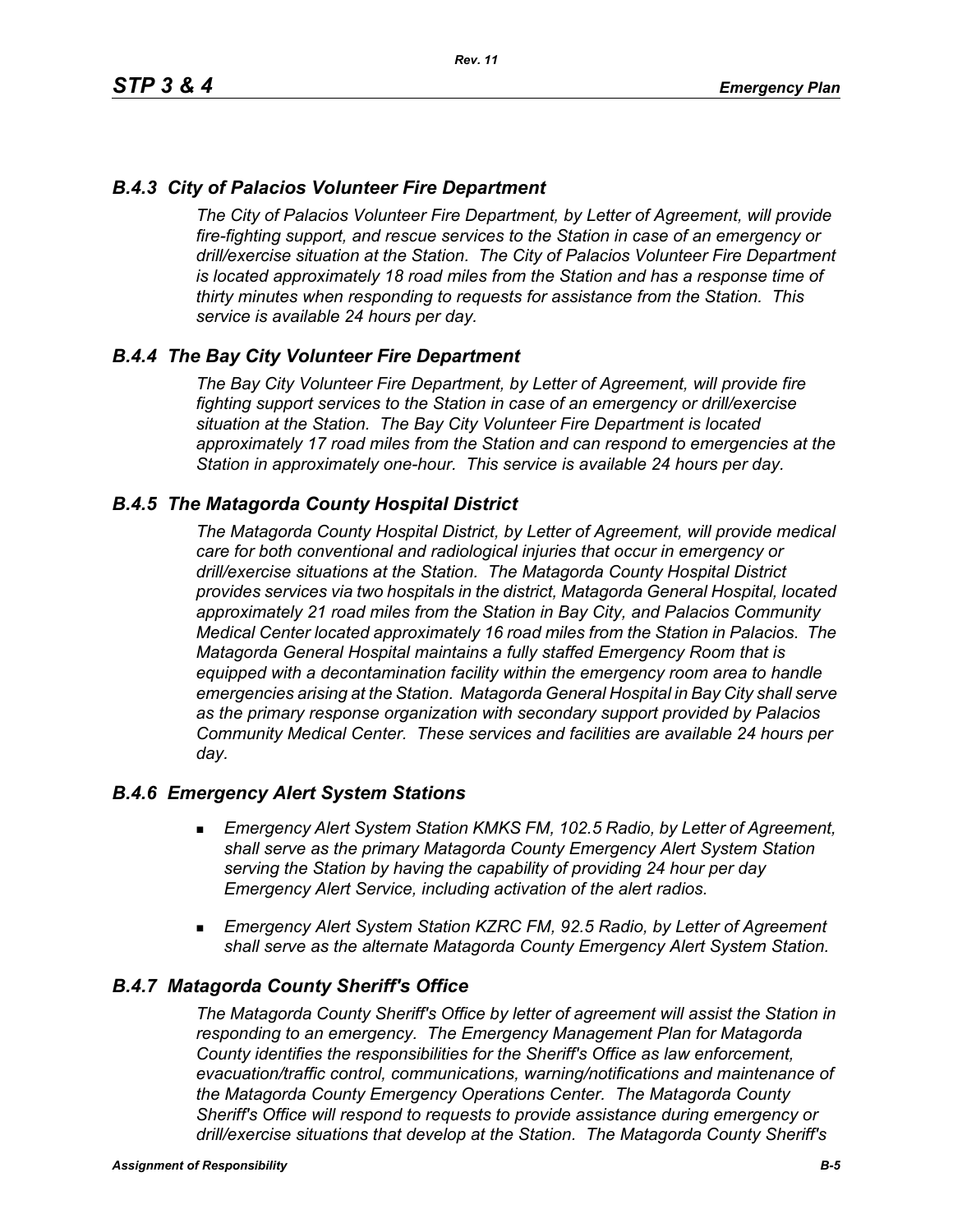*Office has the capability to respond to a request for assistance from the Station on a 24 hours a day basis.*

# *B.4.8 United States Coast Guard (Corpus Christi)*

*The United States Coast Guard, by Letter of Agreement will provide vessel traffic control on the Colorado River and other navigable waters in the vicinity of the Station by the use of marine warnings during emergency situations that may develop at the Station. The Coast Guard responds to requests, from the Matagorda County Sheriff's Office, for assistance from Corpus Christi District. Estimated time of response for the Coast Guard is within approximately four hours, on a 24 hours a day basis.*

# *B.4.9 United States Coast Guard (Galveston)*

*The United States Coast Guard, by Letter of Agreement will provide assistance during emergency situations that may develop at the Station. The Coast Guard responds to requests, from the Matagorda County Sheriff's Office, for assistance from Galveston District. The Coast Guard is available on a 24 hours a day basis.*

# *B.4.10 Resources of Other Federal Agencies*

*The resources of Federal agencies appropriate to the emergency condition will be made available in accordance with the National Response Framework. The Station Emergency Director is specifically authorized to request Federal assistance on behalf of the Station under the provisions of the National Response Framework. The Station Emergency Director requests Federal assistance by contacting the NRC. In addition*  to the NRC, agencies other than those with a Letter of Agreement with the Station that *may become involved are the Department of Energy, the DHS-Federal Emergency Management Agency, and the Environmental Protection Agency. These Agencies*  have the capability of responding to a declared emergency at the Station in *approximately twelve hours, on a 24 hours a day basis.*

# *B.4.11 Department of Homeland Security-Federal Emergency Management Agency*

*The Federal Emergency Management Agency, Region VI, is responsible for overall coordination of the offsite Federal response effort. The senior Federal Emergency Management Agency official from Region VI will carry out the functions and responsibilities outlined in NUREG-0981.*

*The Region VI Emergency Response Team will, in addition to the region office response, provide support to State and County authorities in the area of resource coordination, logistics, and telecommunications. The senior Federal Emergency Management Agency official, or designee, will notify the appropriate Federal agency*  capable of meeting a Specific State or County government need. The Federal *Emergency Management Agency can respond to a declared accident at the Station in approximately ten hours.*

# *B.4.12 Nuclear Regulatory Commission (NRC)*

*The NRC is notified of an incident via the Emergency Notification System telephone line, the initial NRC response is to ascertain the status of the plant and monitor Station*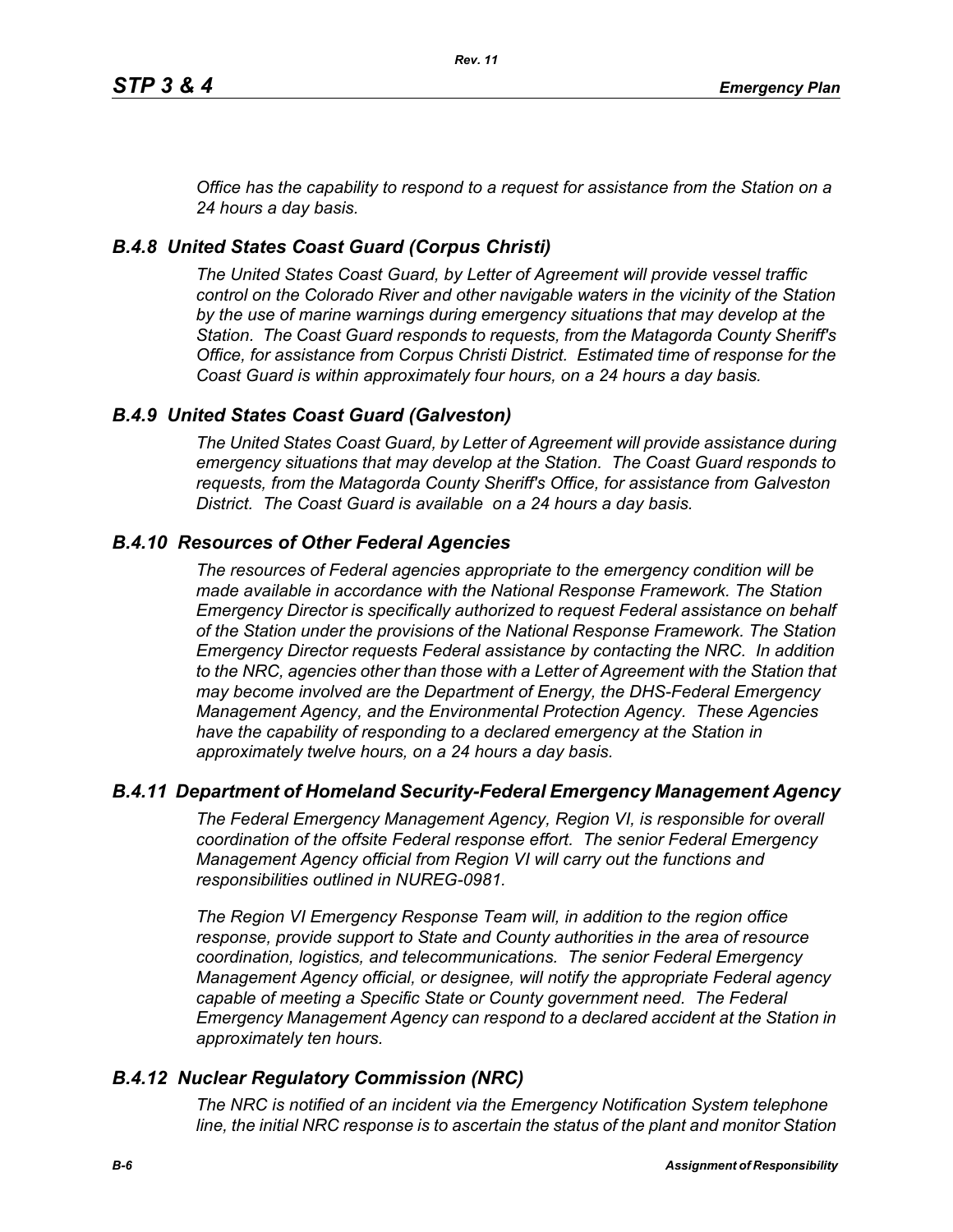*activities. The NRC will assess offsite radiological effects and will develop projection of onsite and offsite effects for use by other Federal, State, and local agencies, as appropriate.*

*To ensure reports can be made, NRC Headquarters Operations Center maintains a 24-hour emergency telephone and duty officer. The NRC Region IV Response Team, located in Arlington, Texas, has the capability of responding in approximately five* hours. The leader of this response team will normally be the Region IV Regional *Administrator, assuming the role as NRC Director of Site Operations, when so directed by the NRC Chairperson.*

#### *B.5 Private Sector Organizations*

*Private Sector and Contract Organizations include various groups that will provide support and services to the Station as follows:*

#### *B.5.1 Westinghouse Electric Company*

*Westinghouse Electric Company has established a contract with the Station to provide general services related to nuclear steam supply operation during and following an accident situation. Westinghouse provides a capability to respond on a 24 hour a day basis.* 

#### *B.5.2 Toshiba*

*Toshiba International Corporation has established a contract with the Station to provide general services related to nuclear steam supply operation during and following an accident situation. Toshiba provides a capability to respond on a 24 hours per day basis.*

#### *B.5.3 Memorial Hermann Hospital System*

*Memorial Hermann Hospital System- by Letter of Agreement, serves as a referral source for long-term care of radiological injuries. Memorial Hermann Hospital System is available 24 hours per day for consultation or treatment of personnel who have been*  internally contaminated or may have received an acute dose of radiation. Memorial *Hermann Hospital System located in Houston, Texas is approximately 70 air miles from the Station.*

#### *B.5.4 Lyondell Chemicals, LP and OXEA Chemicals*

*Lyondell Chemicals, LP (Matagorda Operations) and OXEA Chemicals (Bay City Plant) - by separate Letters of Agreement, will notify the Station of emergencies occurring at their plants which could involve offsite chemical releases, on a 24 hours a day basis.*

#### *B.5.5 Best Western Matagorda Hotel and Conference Center*

*Best Western Matagorda Hotel and Conference Center by Letter of Agreement and contract with the Station will place the facility at the disposal of the Utility during a declared emergency at the Station, on a 24-hour a day basis. This includes the use of a meeting room/ball room for conversion to the Joint Information Center. The Best*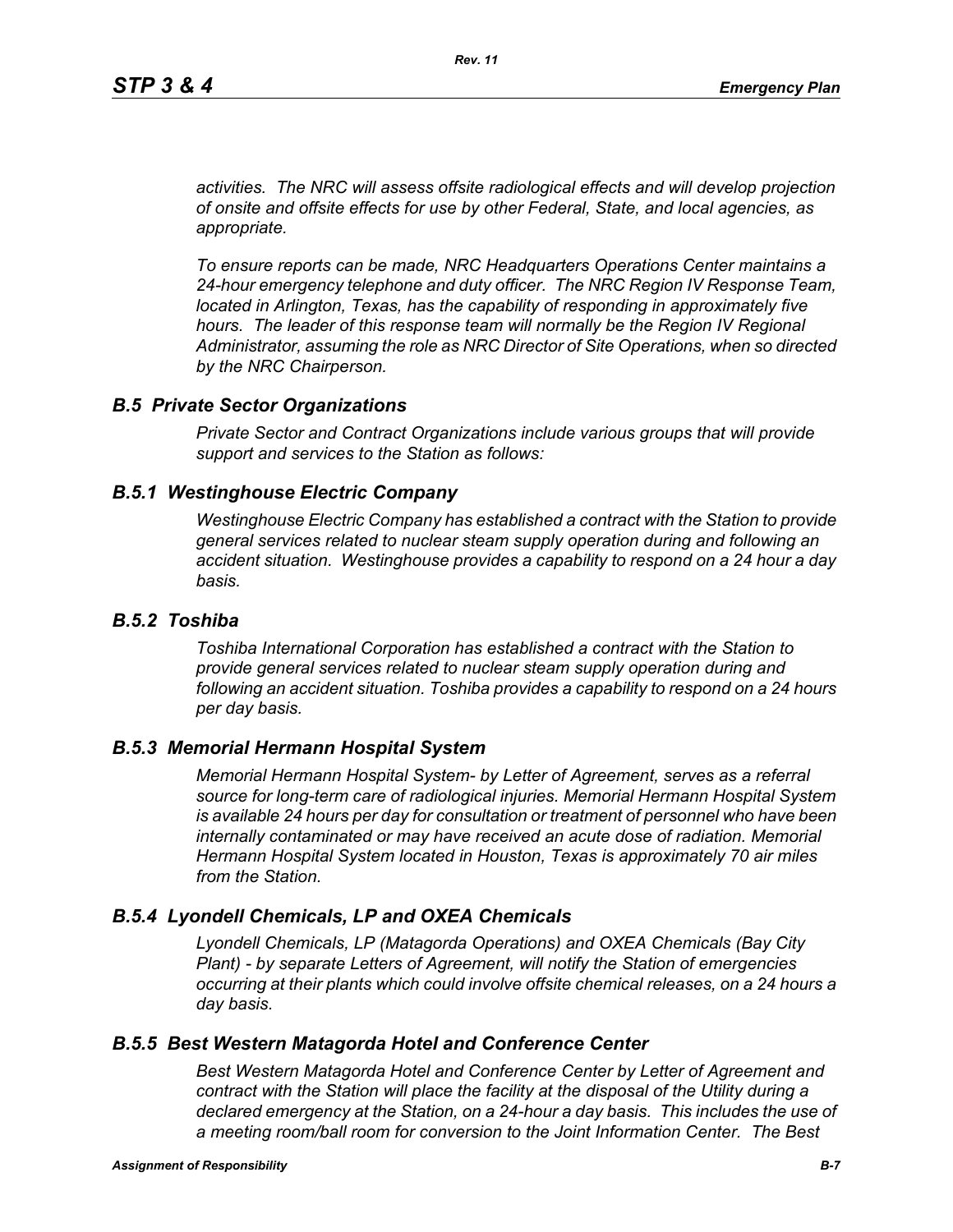*Western Matagorda Hotel and Conference Center is located approximately 15 road miles from the Station.*

# *B.5.6 American Red Cross Rio Colorado Chapter*

*American Red Cross Matagorda Rio Colorado Chapter - by Letter of Agreement, will provide assistance at the Reception Center for registration of residents and site employees evacuated because of a nuclear power plant event, and will provide for emergency needs by organizing congregate care facilities providing services necessary to support the evacuated population. The American Red Cross will participate in training, drills and exercises on request. These and other responsibilities of this agency are identified in the Emergency Management Plan for Matagorda County, Bay City and Palacios. The American Red Cross supports that Plan and the Emergency Preparedness Program at the Station. The Matagorda County Office of the American Red Cross is located in Bay City approximately 17 road miles from the Station and their service is available 24 hours per day.*

# *B.5.7 Matagorda County EMS*

*Matagorda County EMS by Letter of Agreement; will provide 24 hour per day ambulance service to the Station in case of an emergency or drill/exercise situation. Matagorda County EMS response time to the station is approximately thirty minutes.*

# *B.5.8 Institute of Nuclear Power Operations (INPO)*

*Institute of Nuclear Power Operations by Letter of Agreement will provide assistance in acquiring the help of other organizations in the industry on a 24 hours a day basis. In addition, INPO will provide assistance, utilizing its own resources, as requested and as appropriate.*

#### *B.5.9 American Nuclear Insurers*

*The Station maintains a policy with American Nuclear Insurers. American Nuclear Insurers has agreed to assume responsibility, except where excluded by the policy, for promptly assisting members of the public whom may be adversely affected by an incident at the Station.*

# *B.5.10 TXU Power (Comanche Peak Steam Electric Station)*

*TXU Power by Letter of Agreement will in case of an emergency at the South Texas Project and loss of onsite analysis capabilities, support the Station by performing selected post accident analysis.*

# *B.5.11 Areva NP Inc.*

*Areva NP Inc.: by Letter of Agreement will provide assistance in the radioanalyses of environmental samples.*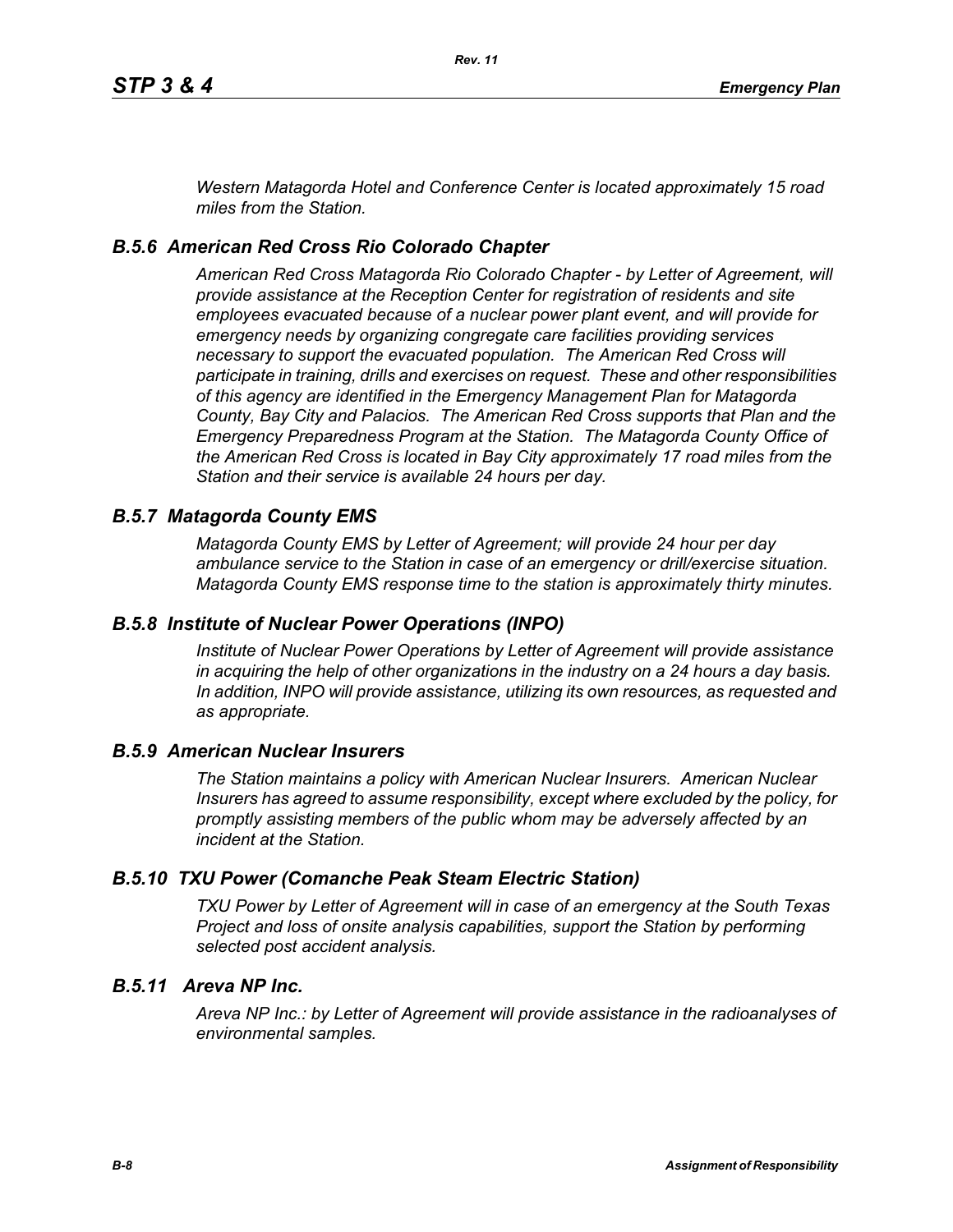# *B.5.12 Bay City Independent School District*

*Bay City Independent School District by Letter of Agreement will provide evacuation services (busses, drivers, reception centers and congregate care facilities) to Matagorda County or the Station in case of an accident at the Station.*

# *B.5.13 Matagorda Independent School District*

*Matagorda Independent School District by Letter of Agreement will perform early dismissal of students at the Alert classification, and evacuation of students to the Linnie Roberts Elementary School at the Site Area or General Emergency classification.*

### *B.5.14 Palacios Independent School District*

*Palacios Independent School District by Letter of Agreement will provide evacuation services (busses, drivers, reception centers and congregate care facilities) to Matagorda County or the Station in case of an accident at the Station.*

### *B.5.15 Tidehaven Independent School District*

*Tidehaven Independent School District by Letter of Agreement will perform early dismissal of students at the Alert classification, and evacuation of students to the appropriate Reception Center at the Site Area Emergency classification.*

#### *B.5.16 Van Vleck Independent School District*

*Van Vleck Independent School District by Letter of Agreement will provide evacuation services (busses, drivers) to Matagorda County or the Station in case of an accident at the Station.*

# *B.5.17 Matagorda County Environmental Health*

*Matagorda County Environmental Health by Letter of Agreement, will assist the Station on a 24 hours per day basis, or as needed, during an emergency situation at the Station by assisting the American Red Cross in opening and operating a Reception Center(s) and a monitoring and decontamination facility or facilities when the need arises. Matagorda County Environmental Health will provide radiological supplies, equipment, monitoring and decontamination for the offsite response organization. Matagorda County Environmental Health will maintain the necessary inventory of supplies to accommodate such an operation, based on STP staff and financial assistance.*

# *B.5.18 City of Bay City*

*City of Bay City - by Letter of Agreement, will make the Bay City Service Center available in case of the in-operability of the Station Emergency Operations Facility.*

#### *B.5.19 South Texas Project Operating Agreement*

*South Texas Project Operating Agreement is an agreement among Co-Owners for South Texas Project operations.*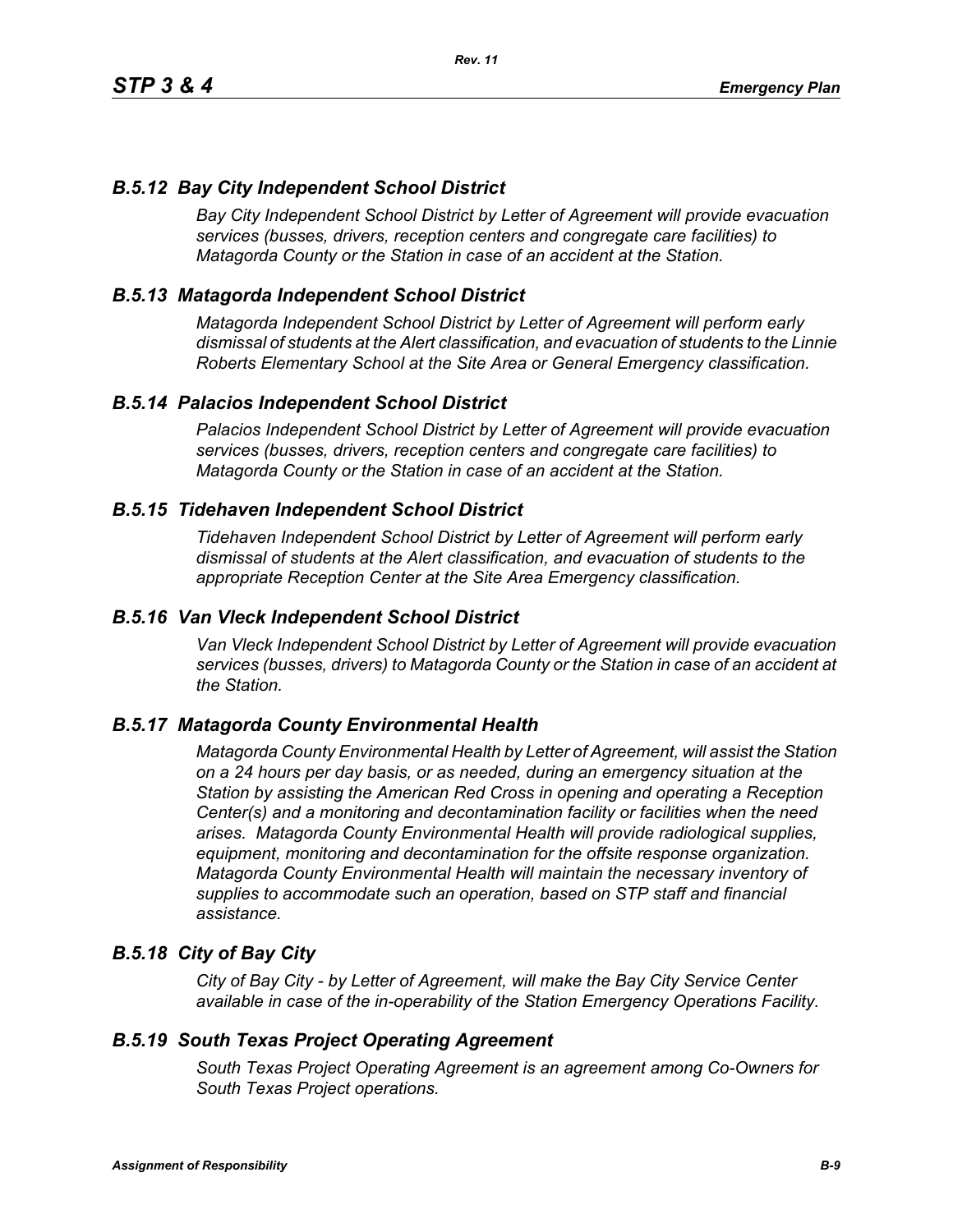# *B.6 Emergency Organization*

*The Emergency Preparedness program for the Station requires the coordinated response of several organizations. The Emergency Director is the key individual in the Station Emergency Response Organization. The Station Emergency Response Organization is described fully in Section C of this Plan.*

### *B.6.1 Station Emergency Director*

*The Station Emergency Director initiates the activation of the offsite Emergency Response Organizations by contacting the Governor's Division of Emergency Management via the Department of Public Safety Offices in Pierce, Texas, the Matagorda County Sheriff's Office, and the Nuclear Regulatory Commission. All these organizations are staffed 24 hours per day to provide communications links for receiving notification of a radiological emergency. The Federal agencies which may be requested by the Station to provide assistance can be notified by contacting the Nuclear Regulatory Commission on a dedicated communication link, the Emergency Notification System line.*

### *B.6.2 State of Texas and Matagorda County*

*The State of Texas and Matagorda County response is conducted in accordance with the following framework as presented in the State of Texas Emergency Management Plan and the Matagorda County Emergency Management Plan.*

- *The Governor's Division of Emergency Management is responsible for coordinating state-level response and recovery activities during emergencies and disasters regardless of cause. The Department of State Health Services, has been designated as the primary agency for radiological emergencies. The Matagorda County Judge and the Mayors of Bay City and Palacios exercise overall authority*  for offsite protective actions and measures for the safety and protection of local *personnel and property. Overall, direction and control of state response activities will be exercised by the Sub 2C Disaster District Committee Chairperson (Department of Public Safety highway patrol lieutenant) operating from the Emergency Operations Center located in Pierce. The Chairperson will be kept informed of conditions in a timely manner in order to facilitate state response and assistance. The Matagorda County Emergency Operations Center is the direction and control point for county and city response activities for an emergency at the Station.*
- *Upon declaration of a classified emergency, by the Station's Unit-specific Emergency Director, the State is notified of an emergency at the Station by the Station's Emergency Director via a call to the Department of Public Safety Communication Center located at Disaster District Sub 2C, Pierce, Texas, on the dedicated ringdown telephone. The Communications Center at the Department of Public Safety, Pierce, will notify the Governor's Division of Emergency Management of any emergency notification from the Station. The Governor and Chairperson of the Emergency Management Council are notified by the State Coordinator or the Governor's Division of Emergency Management Duty Officer, depending on the severity of the situation. Notification of a station emergency is*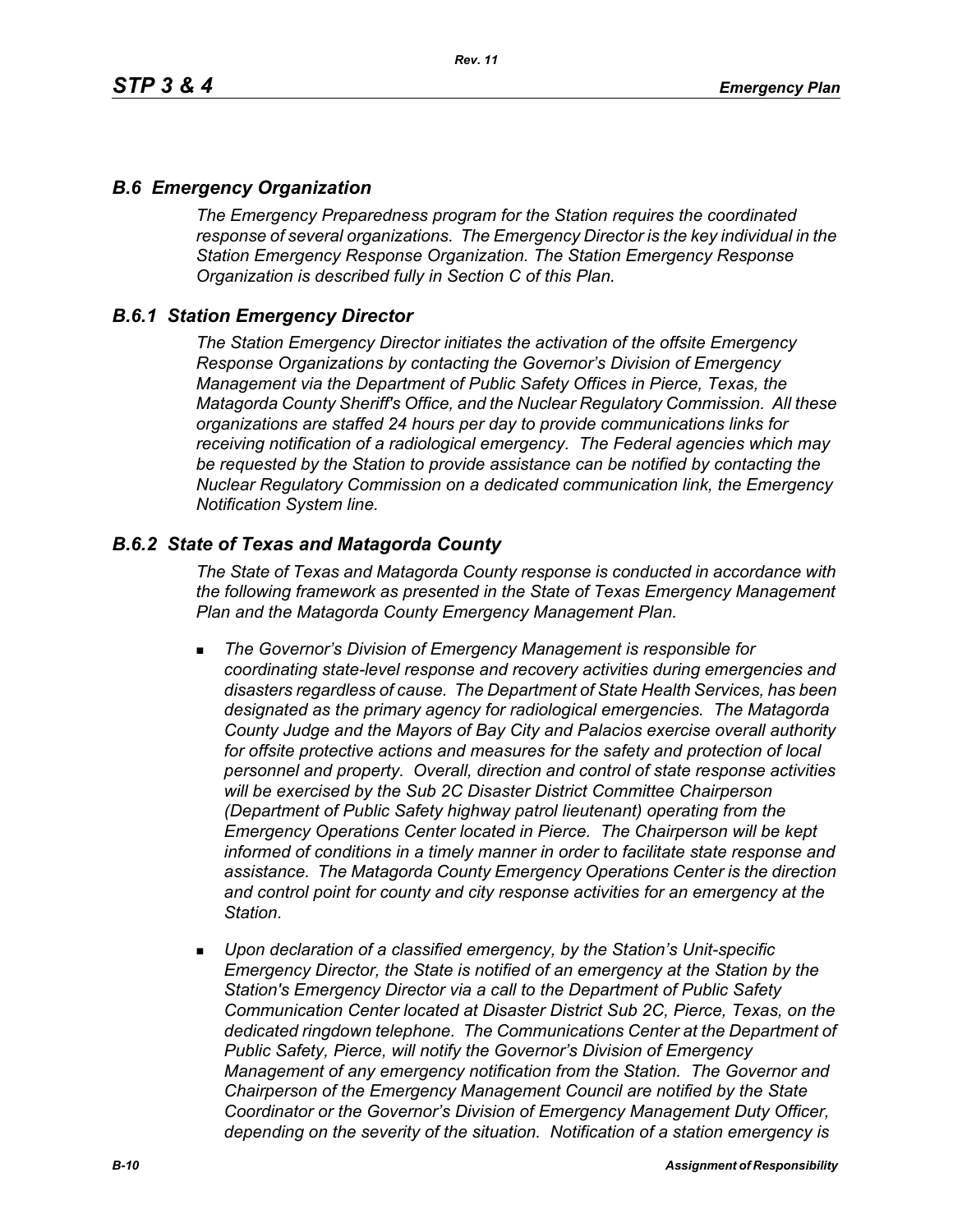*Rev. 11*

*from the Governor's Division of Emergency Management to the Texas Department of Health and in turn to the Department of State Health Services. The decision to activate the Radiological Response Team is based on the severity of the incident. The Governor, by executive order or proclamation, may declare a state of disaster. The presiding officer of the governing body of a political subdivision may also declare a local state of disaster. A state of disaster condition activates disaster response, recovery, and rehabilitation aspects of the State Emergency Plan. The Matagorda County Sheriff's Office also has access to the dedicated ringdown telephone, and will be notified of an emergency classification at the Station when the Department of Public Safety Disaster District Sub 2C office is notified.*

- *When requested to assist in response and recovery efforts to radiation emergencies, personnel from other State of Texas Agencies will perform functions and activities as described in the State of Texas Emergency Management Plan.*
- *Local officials shall provide notification to the various personnel in the Matagorda County Emergency Management Organization in accordance with County Procedures. The Matagorda County Sheriff is responsible to verify that notifications are made in accordance with details provided in the Matagorda County Emergency Management Plan.*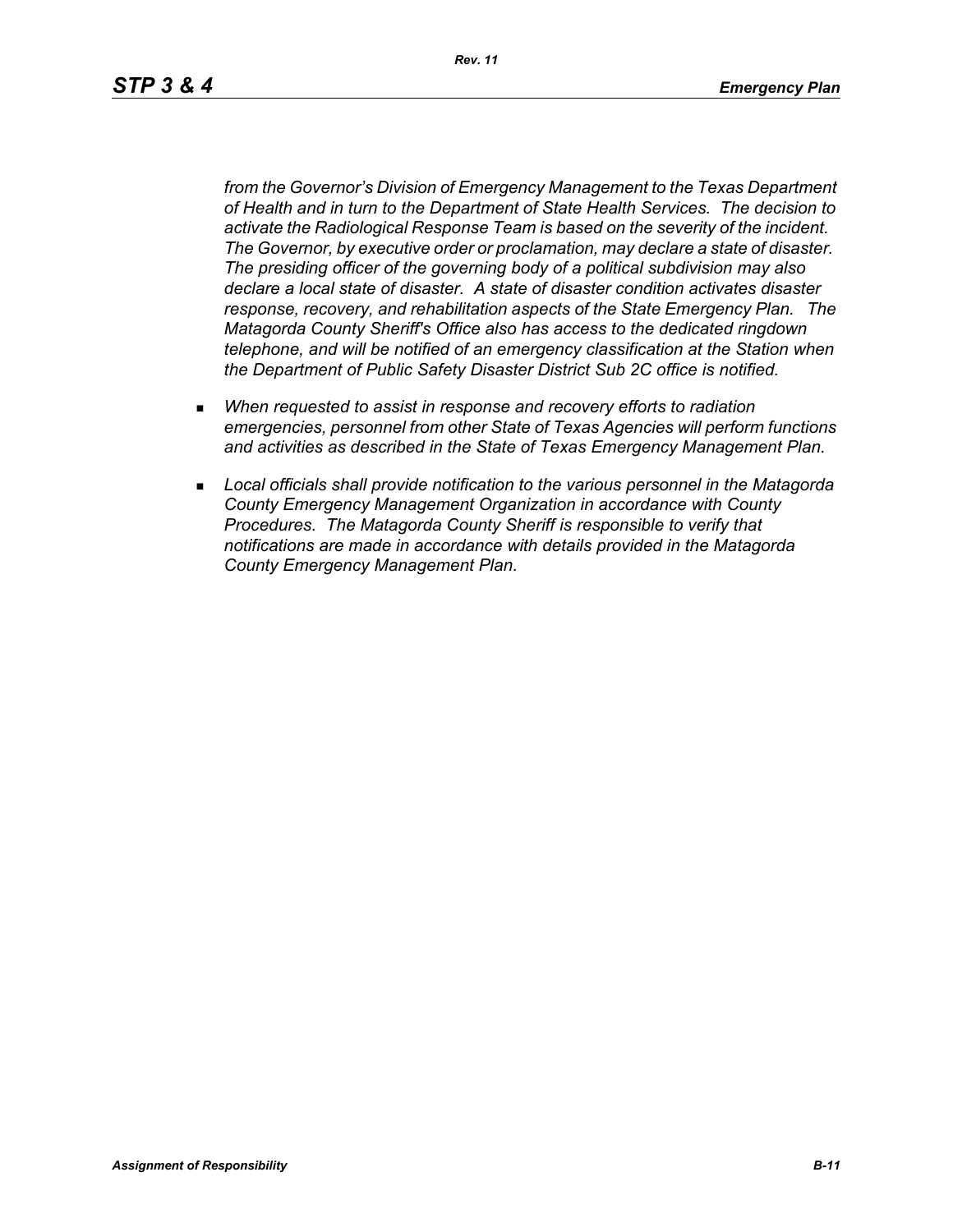### *Table B-1 Responsible Primary Organizations Page 1 of 1*

| <b>Organizations</b>                                         | <b>Individual in Charge</b>                                                                 |
|--------------------------------------------------------------|---------------------------------------------------------------------------------------------|
| South Texas Project Electric Generating Station              | <b>Station Emergency Director</b>                                                           |
| <b>State of Texas</b>                                        | Governor                                                                                    |
| State of Texas Emergency Management<br>Council               | Chairperson, Emergency Management Council                                                   |
| Governor's Division of Emergency<br>Management               | State Coordinator                                                                           |
| Department of State Health Services                          | <b>Radiation Program Officer</b>                                                            |
| <b>Matagorda County Emergency Management</b><br>Organization | <b>Emergency Management Director (County</b><br>Judge or Mayor(s) and County Commissioners) |
| <b>Bay City Emergency Management Organization</b>            | Mayor                                                                                       |
| <b>City of Palacios Emergency Management</b><br>Organization | Mayor                                                                                       |
| Matagorda County Sheriff's Office                            | <b>Sheriff</b>                                                                              |